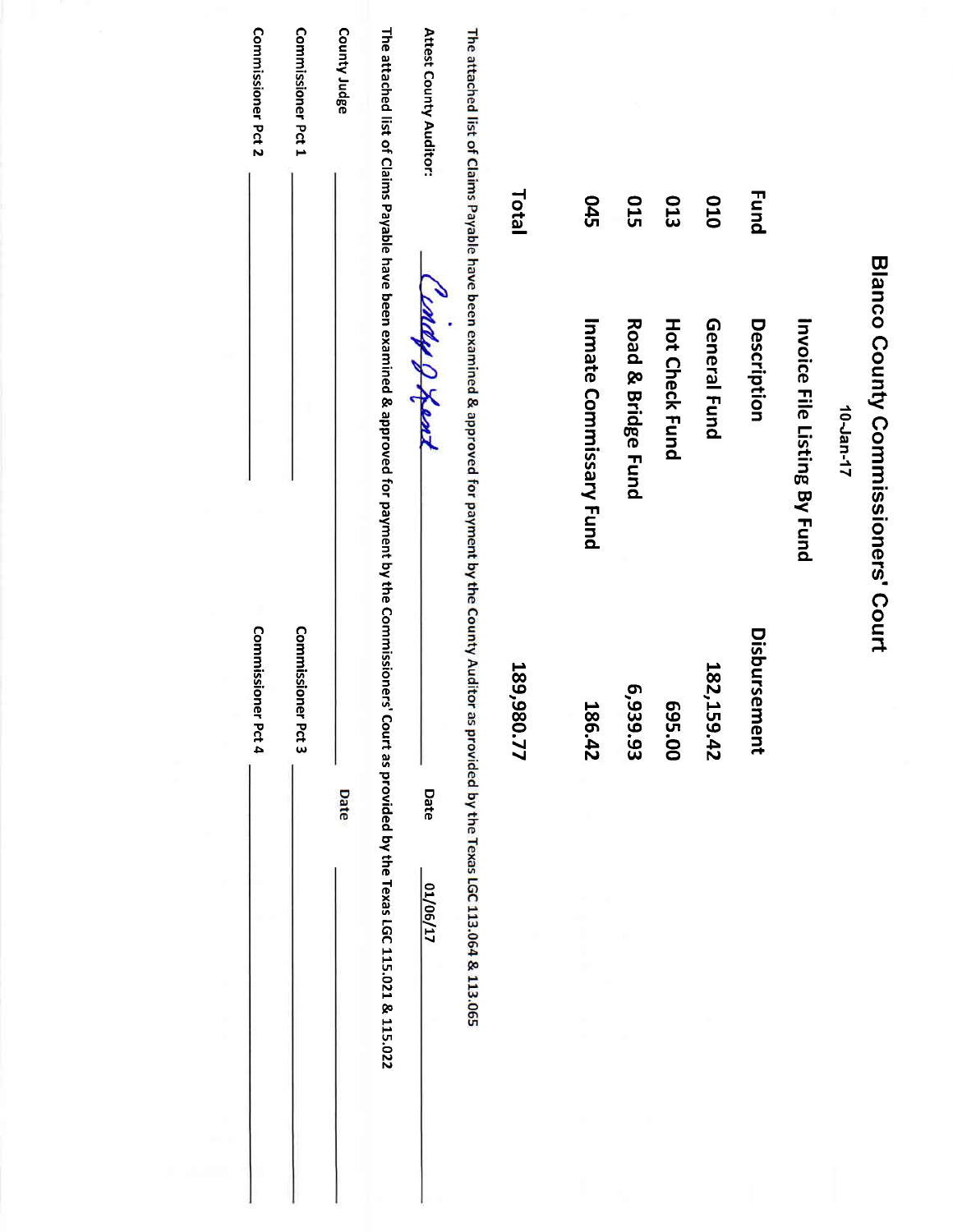| 01/06/2017--UNPAID INVOICE REVIEW LISTING -- 10-000-000 GENERAL FUND<br>TIME:09:45 AM | . <i>.</i> | CYCLE: ALL                      | 2<br><b>PAGE</b><br>PREPARER: 0004 |
|---------------------------------------------------------------------------------------|------------|---------------------------------|------------------------------------|
| NAME-OF-VENDOR                                                                        |            |                                 |                                    |
| DEPARTMENT                                                                            | INVOICE-NO | DESCRIPTION-OF-INVOICE          | <b>AMOUNT</b>                      |
| <b>COURTHOUSE EXPENSES</b>                                                            | 60436      | ACCT #1186 ANNEX LO             | 10.63                              |
| <b>COURTHOUSE EXPENSES</b>                                                            | 60437      | ACCT #1187 ANNEX HIGH           | 51.37                              |
| <b>COURTHOUSE EXPENSES</b>                                                            | 60438      | ACCT #73 COURTHOUSE             | 191.05                             |
| <b>COURTHOUSE EXPENSES</b>                                                            | 60439      | ACCT #95 JAIL                   | 75.19                              |
| <b>COURTHOUSE EXPENSES</b>                                                            | 60440      | ACCT #1089 PCT 2                | 75.19                              |
| <b>COUNTY SHERIFF</b>                                                                 | 60441      | <b>ACCT #1317 LEC</b>           | 51.37                              |
| COUNTY SHERIFF                                                                        | 60442      | ACCT #1255 LEC                  | 279.67                             |
| <b>COUNTY SHERIFF</b>                                                                 | 60443      | ACCT #1316 LEC                  | 504.75                             |
| <b>VENDOR TOTAL</b>                                                                   |            |                                 | 1,239.22                           |
| COMMERCIAL LIGHTING                                                                   |            |                                 |                                    |
| <b>COURTHOUSE EXPENSES</b>                                                            | 60467      | INV#1650111 LEC                 | 581.77                             |
| <b>VENDOR TOTAL</b>                                                                   |            |                                 | 581.77                             |
| CREATIVE PRODUCT SOURCE                                                               |            |                                 |                                    |
| <b>COUNTY SHERIFF</b>                                                                 | 60469      | INV#CPI062231 LEC               | 268,80                             |
| <b>VENDOR TOTAL</b>                                                                   |            |                                 | 268.80                             |
| DEBORAH EARLEY                                                                        |            |                                 |                                    |
| COUNTY ATTORNEY                                                                       | 60470      | <b>REIMBURSEMENT</b>            | 51.84                              |
| <b>VENDOR TOTAL</b>                                                                   |            |                                 | 51.84                              |
| EXPRESS AUTOMOTIVE SERVICE                                                            |            |                                 |                                    |
| COUNTY SHERIFF                                                                        | 60471      | INV#3734151 LEC                 | 49.18                              |
| <b>COUNTY SHERIFF</b>                                                                 | 60472      | INV#3734170 LEC                 | 71.27                              |
| <b>COUNTY SHERIFF</b>                                                                 | 60473      | INV#3734294 LEC                 | 130.95                             |
| <b>VENDOR TOTAL</b>                                                                   |            |                                 | 251.40                             |
| FRONTIER COMMUNICATIONS                                                               |            |                                 |                                    |
| <b>COUNTY SHERIFF</b>                                                                 | 60411      | ACCT #210-020-1205-060409-5 LEC | 178.49                             |
| <b>VENDOR TOTAL</b>                                                                   |            |                                 | 178.49                             |
| <b>FUELMAN</b>                                                                        |            |                                 |                                    |
| <b>COURTHOUSE EXPENSES</b>                                                            | 60531      | FUEL - MAINTENANCE              | 51.32                              |
| COUNTY INSPECTOR                                                                      | 60532      | FUEL - INSPECTOR                | 40.66                              |
| COUNTY SHERIFF                                                                        | 60533      | FUEL - LEC                      | 3,103.55                           |
| <b>VENDOR TOTAL</b>                                                                   |            |                                 | 3,195.53                           |
| GRAVES HUMPHRIES, STAHL, LIMITED                                                      |            |                                 |                                    |
| <b>COURTHOUSE EXPENSES</b>                                                            | 60414      | REPORT #COLOO5 JP 1             | 401.00                             |
| <b>VENDOR TOTAL</b>                                                                   |            |                                 | 401.00                             |
| GT DISTRIBUTORS, INC                                                                  |            |                                 |                                    |
| COUNTY SHERIFF                                                                        | 60475      | INV#INV0598962 LEC              | 89.85                              |
| <b>VENDOR TOTAL</b>                                                                   |            |                                 | 89.85                              |
| GULF COAST PAPER CO. INC.                                                             |            |                                 |                                    |
| <b>COURTHOUSE EXPENSES</b>                                                            | 60476      | INV#1238544 CH                  | 292.96                             |
| VENDOR TOTAL                                                                          |            |                                 | 292.96                             |
| HEFFERNAN INS DBA ADAMS INS. AGENCY                                                   |            |                                 |                                    |
| <b>COURTHOUSE EXPENSES</b>                                                            | 60415      | LSC0246148 CO CLERK OFFICE      | 135.00                             |
| VENDOR TOTAL                                                                          |            |                                 | 135.00                             |
| ICS JAIL SUPPLIES INC.                                                                |            |                                 |                                    |
| COUNTY SHERIFF                                                                        | 60479      | INV#W0002180 LEC                | 372.57                             |
| COUNTY SHERIFF                                                                        | 60480      | INV#W0002230 LEC                | 167.75                             |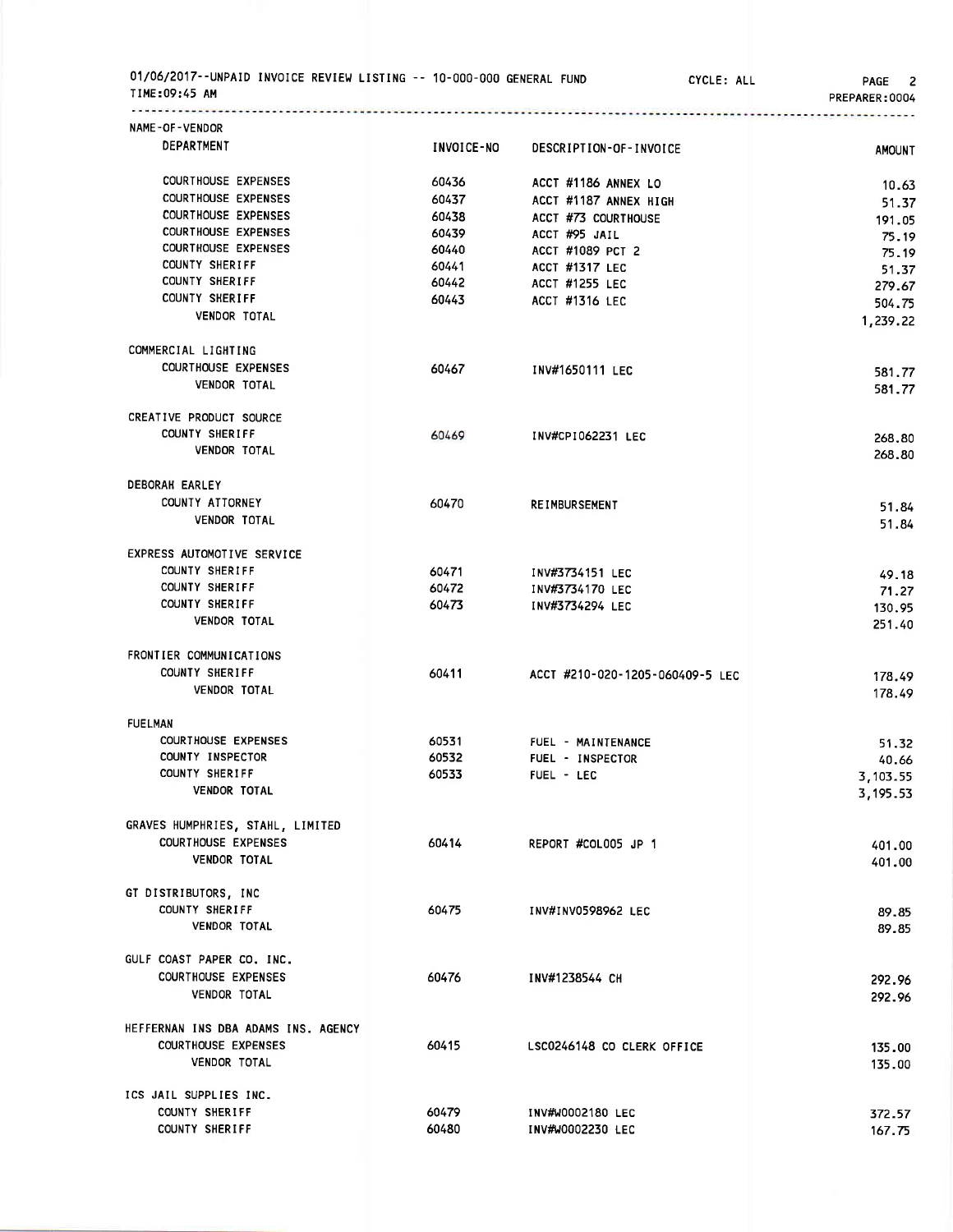| 01/06/2017--UNPAID INVOICE REVIEW LISTING -- 10-000-000 GENERAL FUND<br>TIME:09:45 AM |            |                           | CYCLE: ALL<br>PAGE 3<br>PREPARER: 0004 |
|---------------------------------------------------------------------------------------|------------|---------------------------|----------------------------------------|
| NAME-OF-VENDOR                                                                        |            |                           |                                        |
| DEPARTMENT                                                                            | INVOICE-NO | DESCRIPTION-OF-INVOICE    | <b>AMOUNT</b>                          |
| COUNTY SHERIFF                                                                        | 60481      | INV#W0002895 LEC          | 50.60                                  |
| <b>VENDOR TOTAL</b>                                                                   |            |                           | 590.92                                 |
| JOHNSON CITY HYDRO GAS                                                                |            |                           |                                        |
| <b>COURTHOUSE EXPENSES</b>                                                            | 60444      | ACCT #2570 COURTHOUSE     | 122.68                                 |
| COUNTY SHERIFF                                                                        | 60445      | ACCT #2570 LEC            | 1,502.09                               |
| <b>VENDOR TOTAL</b>                                                                   |            |                           | 1,624.77                               |
| JOHNSON CITY PUBLICATIONS LP                                                          |            |                           |                                        |
| ELECTIONS ADMINISTRATOR                                                               | 60482      | INV#47898 ELECTIONS       | 84.00                                  |
| ELECTIONS ADMINISTRATOR                                                               | 60483      | INV#47910 ELECTIONS       | 40.00                                  |
| ELECTIONS ADMINISTRATOR                                                               | 60484      | INV#47911 ELECTIONS       | 40.00                                  |
| ELECTIONS ADMINISTRATOR                                                               | 60485      | INV#47912 ELECTIONS       | 40.00                                  |
| ELECTIONS ADMINISTRATOR                                                               | 60486      | INV#47913 ELECTIONS       | 40.00                                  |
| ELECTIONS ADMINISTRATOR                                                               | 60487      | INV#47914 ELECTIONS       | 40.00                                  |
| ELECTIONS ADMINISTRATOR                                                               | 60488      | INV#47916 ELECTIONS       | 40.00                                  |
| ELECTIONS ADMINISTRATOR                                                               | 60489      | INV#47915 ELECTIONS       | 40.00                                  |
| <b>COURTHOUSE EXPENSES</b><br><b>COURTHOUSE EXPENSES</b>                              | 60490      | INV#47896                 | 22.75                                  |
|                                                                                       | 60491      | INV#47897                 | 120.00                                 |
| <b>VENDOR TOTAL</b>                                                                   |            |                           | 506.75                                 |
| JOHNSON SEWELL FORD/LINCOLN/MERCURY                                                   |            |                           |                                        |
| GENERAL FUND REVENUES                                                                 | 60492      | INV#172228 LEC            | 720.42                                 |
| <b>VENDOR TOTAL</b>                                                                   |            |                           | 720.42                                 |
| LOCAL GOVERNMENT SOLUTIONS, LP                                                        |            |                           |                                        |
| <b>COUNTY TREASURER</b>                                                               | 60416      | ACCOUNTING SYSTEM         | 2,910.00                               |
| <b>VENDOR TOTAL</b>                                                                   |            |                           | 2,910.00                               |
| LOWER COLORADO RIVER AUTHORITY                                                        |            |                           |                                        |
| <b>COURTHOUSE EXPENSES</b>                                                            | 60417      | INV #TWER0005235 OCTOBER  | 846.87                                 |
| <b>COURTHOUSE EXPENSES</b>                                                            | 60418      | INV #TWER0005235 FEBRUARY | 846.87                                 |
| VENDOR TOTAL                                                                          |            |                           | 1,693.74                               |
| MARY K. HAGEMEIER DDS                                                                 |            |                           |                                        |
| <b>COUNTY SHERIFF</b>                                                                 | 60493      | INMATE DENTAL - FOTH      | 360.00                                 |
| <b>VENDOR TOTAL</b>                                                                   |            |                           | 360.00                                 |
| MILLER UNIFORMS & EMBLEMS, INC.                                                       |            |                           |                                        |
| COUNTY SHERIFF                                                                        | 60495      | INV#58164 LEC             | 152.24                                 |
| <b>COUNTY SHERIFF</b>                                                                 | 60496      | INV#58632 LEC             | 78.11                                  |
| COUNTY SHERIFF                                                                        | 60497      | INV#59116 LEC             | 548.81                                 |
| <b>VENDOR TOTAL</b>                                                                   |            |                           | 779.16                                 |
| MOURSUND INSURANCE AGENCY                                                             |            |                           |                                        |
| <b>COURTHOUSE EXPENSES</b>                                                            | 60419      | INV #17374 JACKSON BOND   | 177.50                                 |
| <b>COURTHOUSE EXPENSES</b>                                                            | 60420      | INV #17374 STEUBING BOND  | 177.50                                 |
| VENDOR TOTAL                                                                          |            |                           | 355.00                                 |
| NORTHEAST TEXAS DATA CORP.                                                            |            |                           |                                        |
| JUSTICE OF THE PEACE PCT #1                                                           | 60421      | REPORT #CAS017            | 60.00                                  |
| <b>VENDOR TOTAL</b>                                                                   |            |                           | 60.00                                  |
| OFFICE CHAIRS.COM                                                                     |            |                           |                                        |
| GENERAL FUND CAPITAL EQUIPMENT                                                        | 60500      | INV#A1366116-SAF LEC      | 309.00                                 |
| <b>VENDOR TOTAL</b>                                                                   |            |                           | 309.00                                 |
| OFFICE OF CONFERENCES & TRAINING                                                      |            |                           |                                        |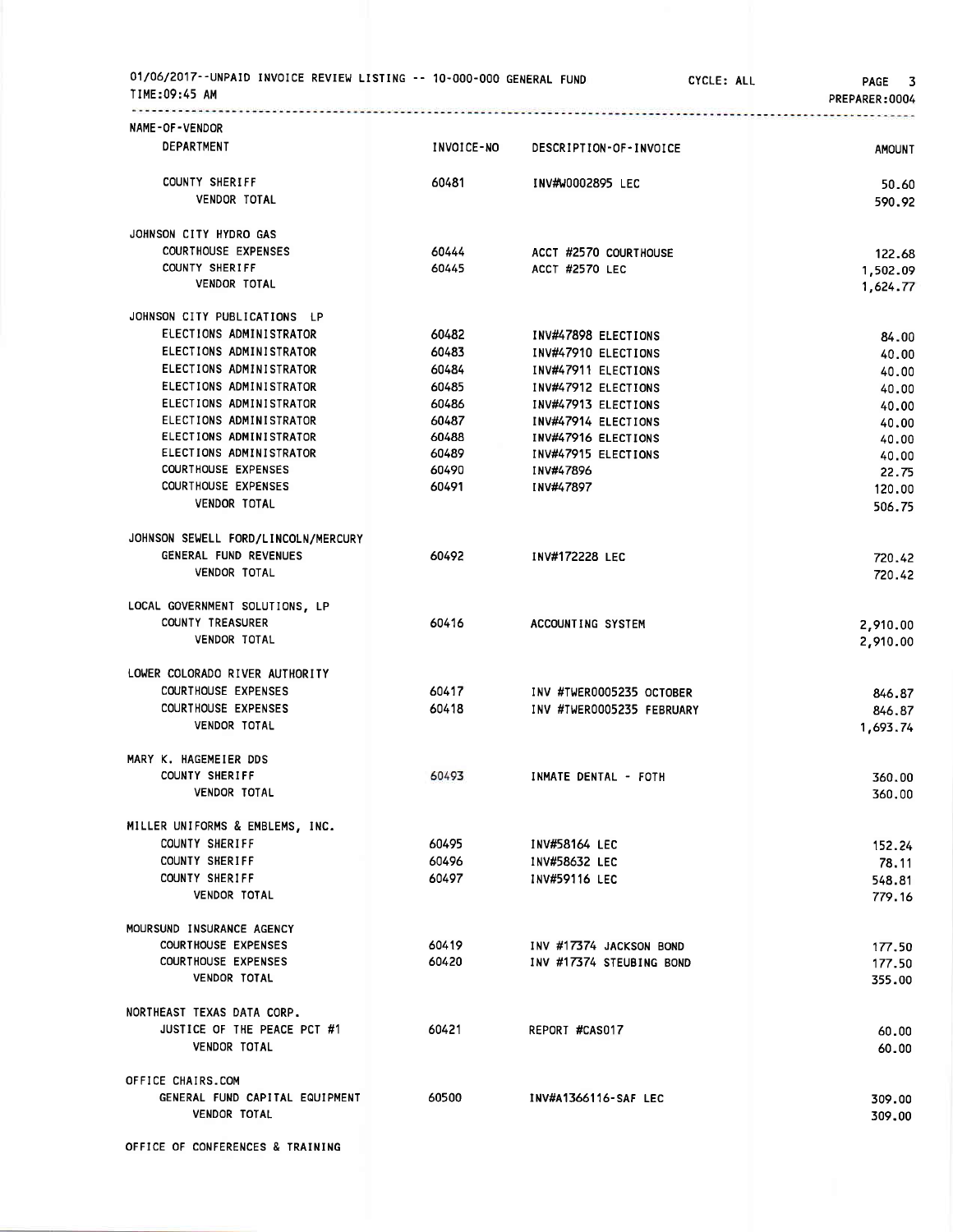| 01/06/2017--UNPAID INVOICE REVIEW LISTING -- 10-000-000 GENERAL FUND<br>TIME:09:45 AM |                | CYCLE: ALL                 | PAGE 4<br>PREPARER: 0004 |
|---------------------------------------------------------------------------------------|----------------|----------------------------|--------------------------|
| NAME-OF-VENDOR                                                                        |                |                            |                          |
| DEPARTMENT                                                                            | INVOICE-NO     | DESCRIPTION-OF-INVOICE     | <b>AMOUNT</b>            |
| <b>COURTHOUSE EXPENSES</b>                                                            | 60499          | INV#181217003              | 395.00                   |
| <b>VENDOR TOTAL</b>                                                                   |                |                            | 395.00                   |
| PAY AND SAVE INC.                                                                     |                |                            |                          |
| <b>COUNTY SHERIFF</b>                                                                 | 60502          | ACCT#137002 LEC            | 1,349.01                 |
| COUNTY SHERIFF                                                                        | 60503          | ACCT#137002 LEC            | 172.11                   |
| <b>VENDOR TOTAL</b>                                                                   |                |                            | 1,521.12                 |
| PEDERNALES ELECTRIC COOP                                                              |                |                            |                          |
| <b>COURTHOUSE EXPENSES</b>                                                            | 60422          | INV #955                   | 444.38                   |
| <b>COUNTY SHERIFF</b>                                                                 | 60423          | INV #955 LEC               | 2,050.02                 |
| <b>VENDOR TOTAL</b>                                                                   |                |                            | 2,494.40                 |
| PERFORMANCE FOOD SERVICE                                                              |                |                            |                          |
| COUNTY SHERIFF                                                                        | 60504          | INV#8624391 LEC            | 2,307.09                 |
| <b>VENDOR TOTAL</b>                                                                   |                |                            | 2,307.09                 |
| PETERSON TIRE                                                                         |                |                            |                          |
| <b>COURTHOUSE EXPENSES</b>                                                            | 60452          | <b>INV#JC9358</b>          | 15.00                    |
| COUNTY SHERIFF                                                                        | 60508          | INV#24175 LEC              | 693.00                   |
| <b>VENDOR TOTAL</b>                                                                   |                |                            | 708.00                   |
| PURCHASE POWER                                                                        |                |                            |                          |
| <b>COURTHOUSE EXPENSES</b>                                                            | 60424          | ACCT #8000-9090-0697-9400  | 938.51                   |
| <b>VENDOR TOTAL</b>                                                                   |                |                            | 938.51                   |
| QUILL CORPORATION                                                                     |                |                            |                          |
| COUNTY EXTENSION AGENCY                                                               | 60511          | INV#2512424 AG EXT         | 300.90                   |
| COUNTY EXTENSION AGENCY                                                               | 60512          | INV#2564339 AG EXT         | 30.60                    |
| <b>COURTHOUSE EXPENSES</b><br><b>COURTHOUSE EXPENSES</b>                              | 60513<br>60514 | INV#2457999<br>INV#2457957 | 43.98                    |
| <b>COURTHOUSE EXPENSES</b>                                                            | 60515          | INV#2384785                | 107.56                   |
| <b>COURTHOUSE EXPENSES</b>                                                            | 60516          | INV#2429563                | 74.89                    |
| <b>VENDOR TOTAL</b>                                                                   |                |                            | 29.99<br>587.92          |
| <b>SALEM INSURANCE</b>                                                                |                |                            |                          |
| <b>COURTHOUSE EXPENSES</b>                                                            | 60518          | BOND#63003109 - SPIES      | 969.15                   |
| <b>VENDOR TOTAL</b>                                                                   |                |                            | 969.15                   |
| SEYMOURS GARAGE                                                                       |                |                            |                          |
| COUNTY SHERIFF                                                                        | 60520          | <b>INV#23783 LEC</b>       | 365.71                   |
| <b>COUNTY SHERIFF</b>                                                                 | 60521          | INV#23820 LEC              | 48.00                    |
| <b>VENDOR TOTAL</b>                                                                   |                |                            | 413.71                   |
| SIMPLEXGRINNELL                                                                       |                |                            |                          |
| <b>COURTHOUSE EXPENSES</b>                                                            | 60522          | INV#79060384 LEC           | 617.97                   |
| <b>VENDOR TOTAL</b>                                                                   |                |                            | 617.97                   |
| SOUTHWEST COMMUNICATIONS TECHNICIAN                                                   |                |                            |                          |
| <b>COURTHOUSE EXPENSES</b>                                                            | 60425          | INV #11220                 | 523.00                   |
| <b>VENDOR TOTAL</b>                                                                   |                |                            | 523.00                   |
| TEXAS AGRILIFE EXTENSION CONFERENCE                                                   |                |                            |                          |
| <b>COURTHOUSE EXPENSES</b>                                                            | 60525          | <b>EDUCATION</b>           | 225.00                   |
| <b>COURTHOUSE EXPENSES</b>                                                            | 60526          | <b>EDUCATION</b>           | 225.00                   |
| <b>VENDOR TOTAL</b>                                                                   |                |                            | 450.00                   |
|                                                                                       |                |                            |                          |

TEXAS ASSOCIATION OF COUNTIES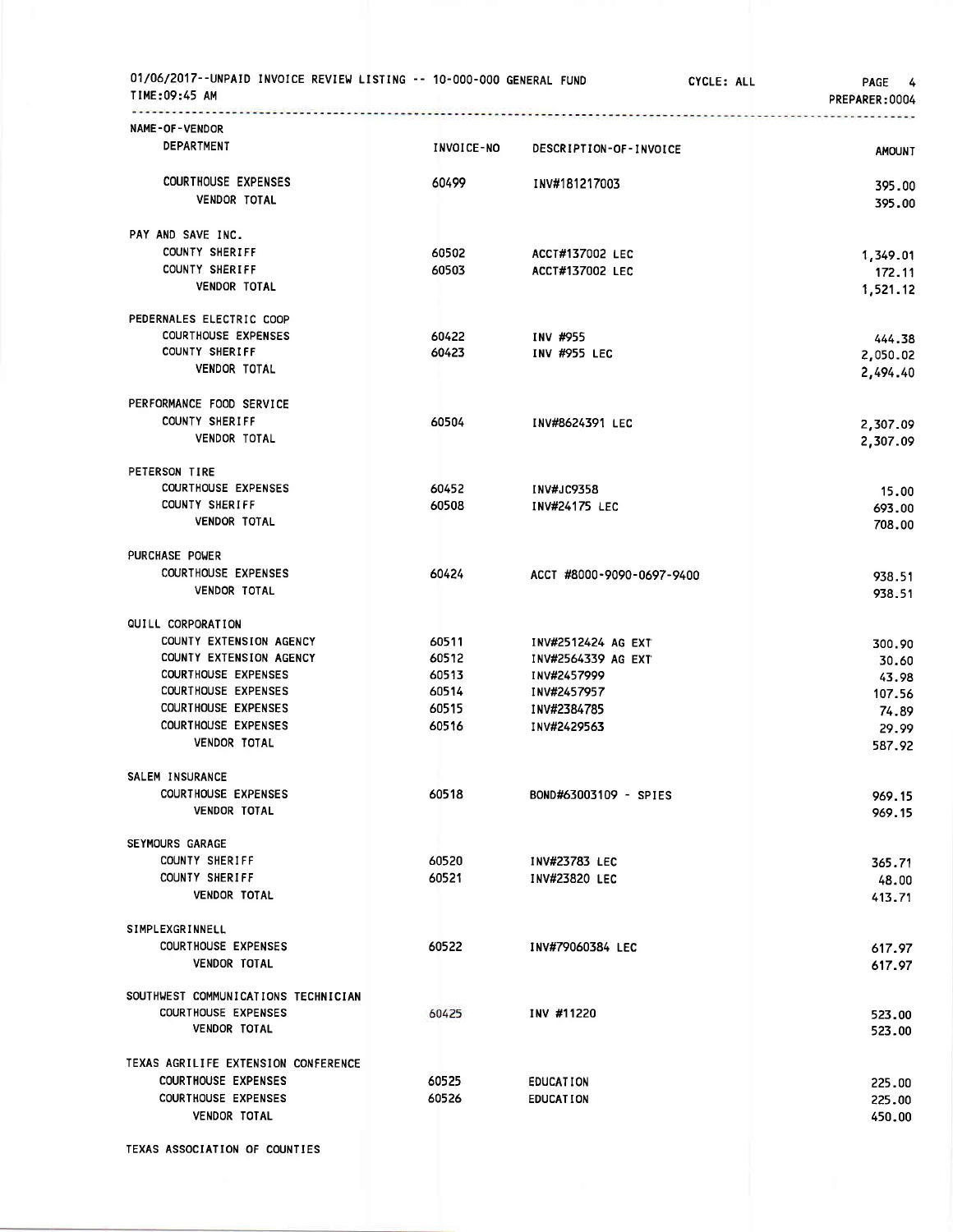| 01/06/2017--UNPAID INVOICE REVIEW LISTING -- 10-000-000 GENERAL FUND<br>TIME:09:45 AM |            |                              | CYCLE: ALL | <b>PAGE</b><br>5<br>PREPARER: 0004                 |
|---------------------------------------------------------------------------------------|------------|------------------------------|------------|----------------------------------------------------|
| <br>NAME-OF-VENDOR<br>DEPARTMENT                                                      | INVOICE-NO |                              |            |                                                    |
|                                                                                       |            | DESCRIPTION-OF-INVOICE       |            | <b>AMOUNT</b>                                      |
| CONSTABLE PCT #4                                                                      | 60523      | INV#210259-210259 CONST 4    |            | 60.00                                              |
| JUSTICE OF THE PEACE PCT #1                                                           | 60524      | DUES - RANDY BRODBECK        |            | 60.00                                              |
| <b>VENDOR TOTAL</b>                                                                   |            |                              |            | 120.00                                             |
| TEXAS COMMISSION ON ENVIROMENTAL                                                      |            |                              |            |                                                    |
| <b>COURTHOUSE EXPENSES</b>                                                            | 60426      | ACCT #0620016                |            | 360.00                                             |
| <b>VENDOR TOTAL</b>                                                                   |            |                              |            | 360.00                                             |
| TEXAS JUSTICE COURT JUDGES ASSN                                                       |            |                              |            |                                                    |
| JUSTICE OF THE PEACE PCT #1                                                           | 60527      | DUES - RANDY BRODBECK        |            | 75.00                                              |
| VENDOR TOTAL                                                                          |            |                              |            | 75.00                                              |
| THYSSENKRUPP ELEVATOR                                                                 |            |                              |            |                                                    |
| <b>COURTHOUSE EXPENSES</b><br><b>VENDOR TOTAL</b>                                     | 60430      | INV #3002987606              |            | 250.74                                             |
|                                                                                       |            |                              |            | 250.74                                             |
| TIME WARNER CABLE                                                                     |            |                              |            |                                                    |
| <b>COUNTY SHERIFF</b><br><b>VENDOR TOTAL</b>                                          | 60427      | ACCT #8260161060144399 LEC   |            | 570.00                                             |
|                                                                                       |            |                              |            | 570.00                                             |
| TXFX MED LLC<br>INDIGENT HEALTH CARE                                                  | 60428      | MANDATED INDIGENT HLTH CARE  |            |                                                    |
| <b>COUNTY SHERIFF</b>                                                                 | 60429      | <b>JAIL</b>                  |            | 138.05                                             |
| <b>VENDOR TOTAL</b>                                                                   |            |                              |            | 69.91<br>207.96                                    |
|                                                                                       |            |                              |            |                                                    |
| VERIZON WIRELESS<br>COUNTY AUDITOR                                                    | 60434      |                              |            |                                                    |
| <b>VENDOR TOTAL</b>                                                                   |            | ACCT #242014685-0001 AUDITOR |            | 20.87                                              |
|                                                                                       |            |                              |            | 20.87                                              |
| WELLS FARGO BANK, N.A.                                                                |            |                              |            |                                                    |
| CERTIFICATES OF OBLIGATION                                                            | 60431      | ACCT #BLAN409C01             |            | 26,034.75                                          |
| CERTIFICATES OF OBLIGATION                                                            | 60432      | ACCT #BLAN1012CTCR           |            | 18,675.00                                          |
| CERTIFICATES OF OBLIGATION<br><b>VENDOR TOTAL</b>                                     | 60433      | ACCT #BLAN712GORB            |            | 62,375.00                                          |
|                                                                                       |            |                              |            | 107,084.75                                         |
| XEROX CORPORATION                                                                     |            |                              |            |                                                    |
| <b>COURTHOUSE EXPENSES</b><br><b>VENDOR TOTAL</b>                                     | 60435      | INV #087286962               |            | 111.07                                             |
|                                                                                       |            |                              |            | 111.07                                             |
| <b>CUND TOTAL</b>                                                                     |            |                              |            | $\overline{100}$ $\overline{100}$ $\overline{100}$ |

FUND TOTAL

182,159.42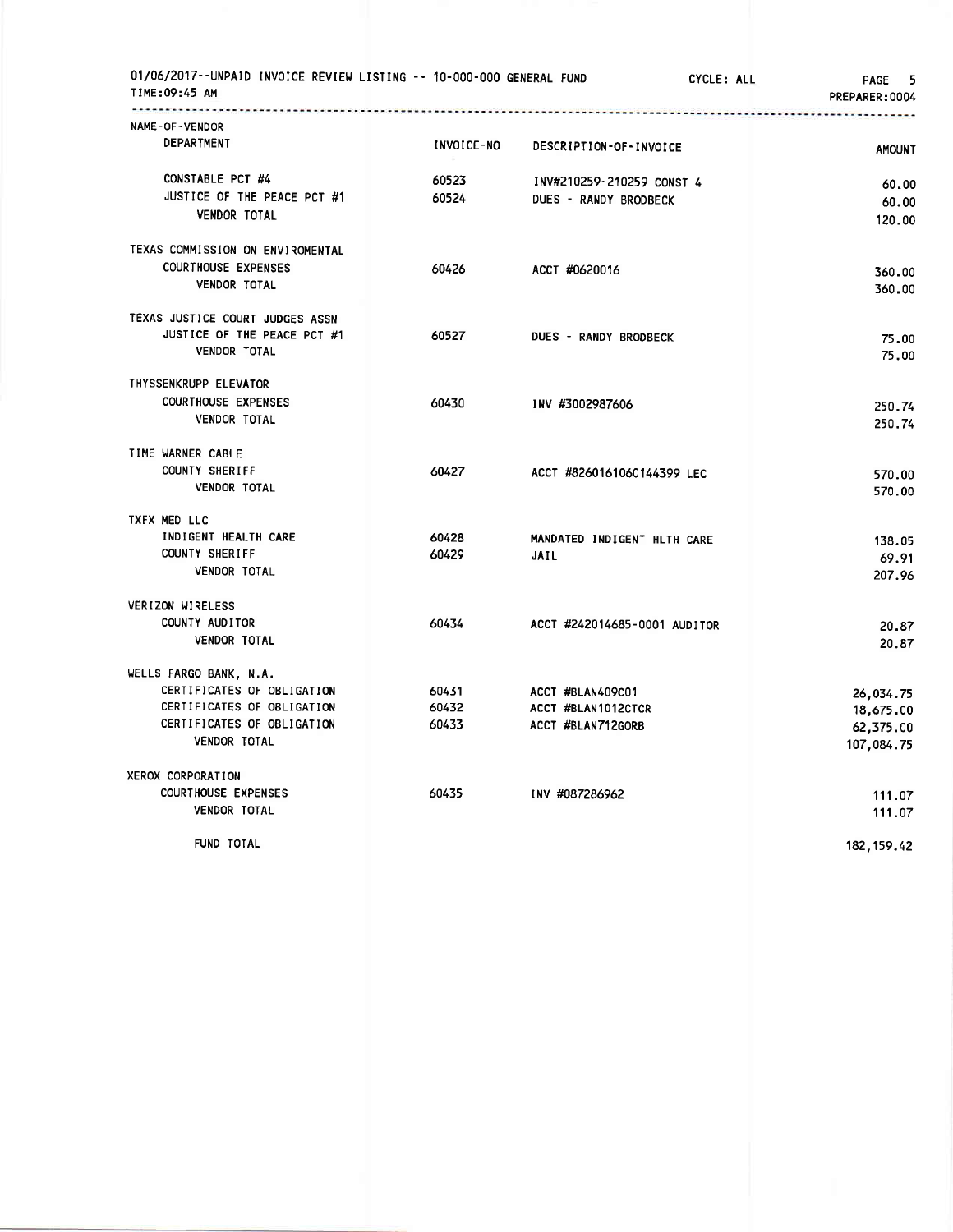| 01/06/2017--UNPAID INVOICE REVIEW LISTING -- HOT CHECK FUND<br>TIME:09:45 AM |                   | CYCLE: ALL             | <b>PAGE</b><br>- 6<br>PREPARER: 0004 |
|------------------------------------------------------------------------------|-------------------|------------------------|--------------------------------------|
| <b>NAME-OF-VENDOR</b><br>DEPARTMENT                                          | <b>INVOICE-NO</b> | DESCRIPTION-OF-INVOICE | <b>AMOUNT</b>                        |
| STATE BAR OF TEXAS<br>HOT CHECK FUND EXPENSES<br><b>VENDOR TOTAL</b>         | 60446             | BAR CARD #24047862     | 695.00<br>695.00                     |
| <b>FUND TOTAL</b>                                                            |                   |                        | 695.00                               |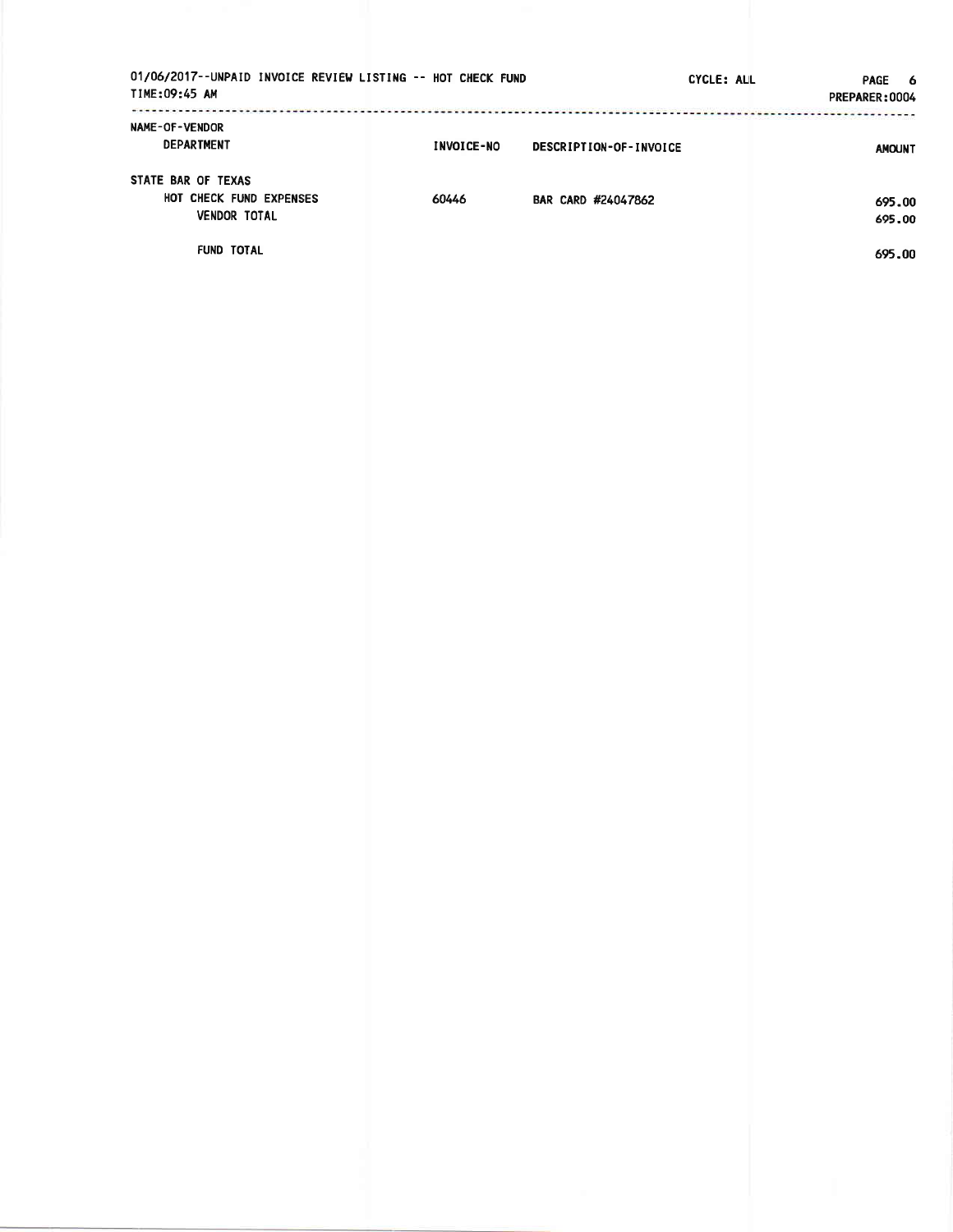| 01/06/2017--UNPAID INVOICE REVIEW LISTING -- ROAD & BRIDGE FUND<br>TIME:09:45 AM |            |                            | CYCLE: ALL<br>PAGE 7<br>PREPARER: 0004 |
|----------------------------------------------------------------------------------|------------|----------------------------|----------------------------------------|
| NAME-OF-VENDOR                                                                   |            |                            |                                        |
| DEPARTMENT                                                                       | INVOICE-NO | DESCRIPTION-OF-INVOICE     | <b>AMOUNT</b>                          |
| ASPHALT PATCH ENT. INC.                                                          |            |                            |                                        |
| <b>R&amp;B PCT #4</b>                                                            | 60453      | INV#593150 PCT 4           | 534.24                                 |
| <b>VENDOR TOTAL</b>                                                              |            |                            | 534.24                                 |
| BLANCO COUNTY TAX ASSESSOR-COLLECT                                               |            |                            |                                        |
| <b>R&amp;B PCT #1</b>                                                            | 60460      | LICENSE TAG #1143078 PCT 1 |                                        |
| <b>R&amp;B PCT #2</b>                                                            | 60461      | LICENSE TAG #1107276 PCT 2 | 7.50                                   |
| R&B PCT #2                                                                       | 60462      | LICENSE TAG #1038177 PCT 2 | 7.50                                   |
| <b>R&amp;B PCT #2</b>                                                            | 60463      | LICENSE TAG #1199665 PCT 2 | 22.00                                  |
| <b>R&amp;B PCT #2</b>                                                            | 60464      | LICENSE TAG #9022706 PCT 2 | 7.50                                   |
| <b>R&amp;B PCT #2</b>                                                            | 60465      | LICENSE TAG #9033207 PCT 2 | 22.00                                  |
| <b>R&amp;B PCT #2</b>                                                            | 60466      | LICENSE TAG #9033206 PCT 2 | 7.50<br>7.50                           |
| VENDOR TOTAL                                                                     |            |                            | 81.50                                  |
| CHANAS AGGREGATES BLANCO, LLC                                                    |            |                            |                                        |
| <b>R&amp;B PCT #4</b>                                                            | 60451      | INV#1550 PCT 4             | 642.00                                 |
| <b>VENDOR TOTAL</b>                                                              |            |                            | 642.00                                 |
| <b>CONSTRUCTION EDGE</b>                                                         |            |                            |                                        |
| <b>R&amp;B PCT #3</b>                                                            | 60468      | INV#3747 PCT 3             | 614.00                                 |
| <b>VENDOR TOTAL</b>                                                              |            |                            | 614.00                                 |
| EXPRESS AUTOMOTIVE SERVICE                                                       |            |                            |                                        |
| <b>R&amp;B PCT #1</b>                                                            | 60474      | INV#3734125 PCT 1          | 46.53                                  |
| VENDOR TOTAL                                                                     |            |                            | 46.53                                  |
| FRONTIER COMMUNICATIONS                                                          |            |                            |                                        |
| <b>R&amp;B PCT #3</b>                                                            | 60412      | 830-825-3270 PCT 3         | 81.53                                  |
| VENDOR TOTAL                                                                     |            |                            | 81.53                                  |
| <b>FUELMAN</b>                                                                   |            |                            |                                        |
| <b>R&amp;B PCT #1</b>                                                            | 60534      | FUEL - PCT 1               | 506.94                                 |
| <b>R&amp;B PCT #2</b>                                                            | 60535      | FUEL PCT 2                 | 390.68                                 |
| <b>VENDOR TOTAL</b>                                                              |            |                            | 897.62                                 |
| HILL COUNTRY HOME AND AUTO                                                       |            |                            |                                        |
| <b>R&amp;B PCT #4</b>                                                            | 60477      | INV#12321-83364 PCT 4      | 6.99                                   |
| <b>R&amp;B PCT #4</b>                                                            | 60478      | INV#12321-83615 PCT 4      | 13.18                                  |
| <b>VENDOR TOTAL</b>                                                              |            |                            | 20.17                                  |
| HYE PIPE & FEED                                                                  |            |                            |                                        |
| R&B PCT #3                                                                       | 60509      | INV#3103916 PCT 3          | 89.32                                  |
| <b>R&amp;B PCT #1</b>                                                            | 60510      | ORDER#1153344 PCT 1        | 56.25                                  |
| <b>VENDOR TOTAL</b>                                                              |            |                            | 145.57                                 |
| ODIORNE FEED/RANCH SUPPLY INC                                                    |            |                            |                                        |
| <b>R&amp;B PCT #2</b>                                                            | 60498      | INV#109757 PCT 2           | 25.50                                  |
| <b>VENDOR TOTAL</b>                                                              |            |                            | 25.50                                  |
| PATHMARK TRAFFIC PRODCT/TX INC                                                   |            |                            |                                        |
| <b>R&amp;B PCT #4</b>                                                            | 60501      | INV#021001 PCT 4           | 111.20                                 |
| <b>VENDOR TOTAL</b>                                                              |            |                            | 111.20                                 |
| PETERSON TIRE<br><b>R&amp;B PCT #2</b>                                           |            |                            |                                        |
|                                                                                  | 60505      | INV#JC9235 PCT 2           | 89.95                                  |
| <b>R&amp;B PCT #2</b>                                                            | 60506      | INV#JC9103 PCT 2           | 15.00                                  |
| <b>R&amp;B PCT #2</b>                                                            | 60507      | INV#JC9140 PCT 2           | 105.00                                 |
| <b>VENDOR TOTAL</b>                                                              |            |                            | 209.95                                 |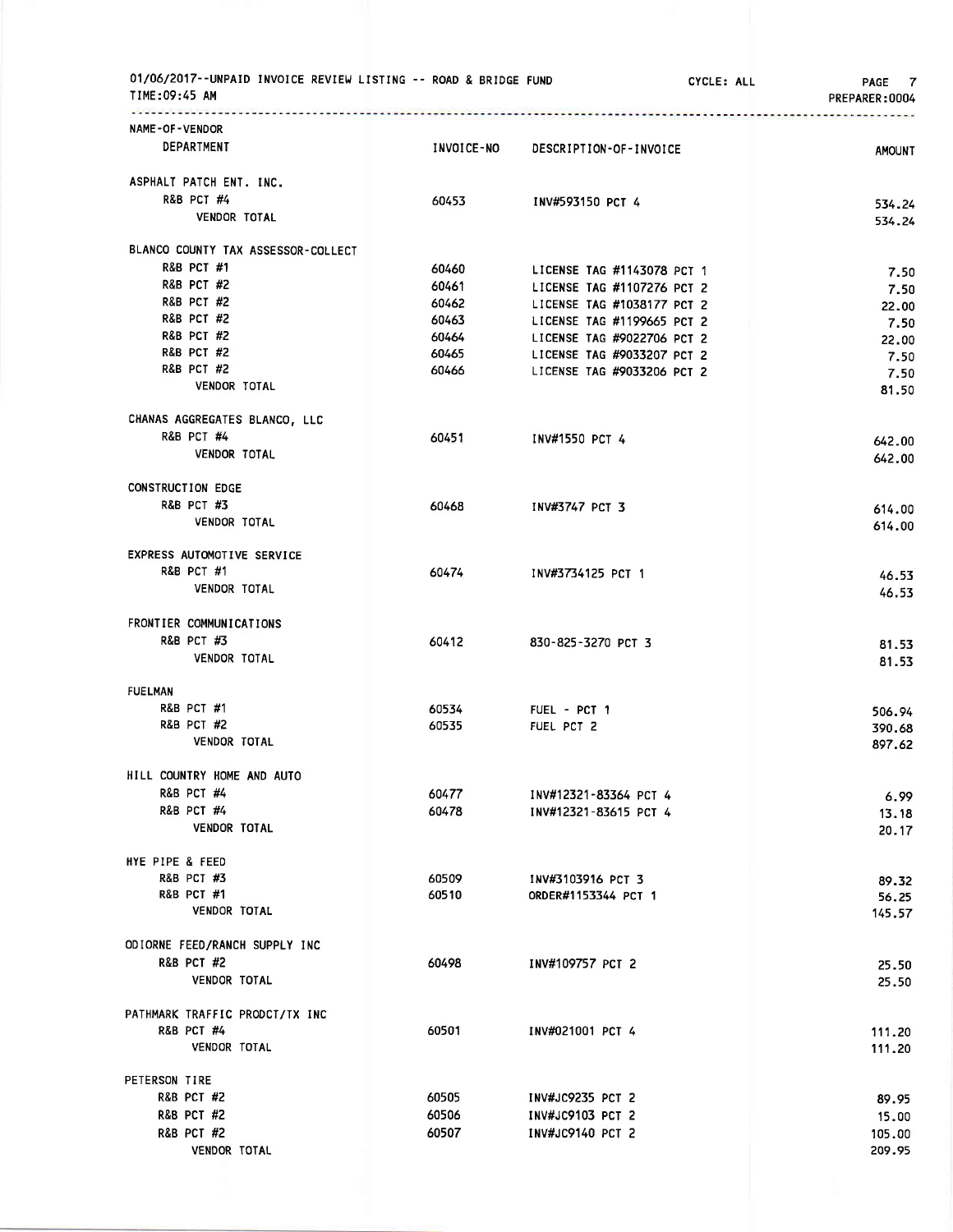| <b>RUIZ CONSTRUCTION</b><br>01/06/2017--UNPAID INVOICE REVIEW LISTING -- ROAD & BRIDGE FUND<br>TIME:09:45 AM |            | CYCLE: ALL             | PAGE 8<br>PREPARER: 0004 |
|--------------------------------------------------------------------------------------------------------------|------------|------------------------|--------------------------|
|                                                                                                              |            |                        |                          |
| NAME-OF-VENDOR                                                                                               |            |                        |                          |
| <b>DEPARTMENT</b>                                                                                            | INVOICE-NO | DESCRIPTION-OF-INVOICE | <b>AMOUNT</b>            |
| <b>R&amp;B PCT #1</b>                                                                                        | 60517      | <b>CONCRETE WORK</b>   | 3,200.00                 |
| <b>VENDOR TOTAL</b>                                                                                          |            |                        | 3,200.00                 |
| <b>SEYMOURS GARAGE</b>                                                                                       |            |                        |                          |
| <b>R&amp;B PCT #1</b>                                                                                        | 60519      | INV#24051 PCT 1        | 54.86                    |
| <b>VENDOR TOTAL</b>                                                                                          |            |                        | 54.86                    |
| THIRD COAST NAPA                                                                                             |            |                        |                          |
| <b>R&amp;B PCT #2</b>                                                                                        | 60528      | INV#699180 PCT 2       | 4.00                     |
| <b>R&amp;B PCT #2</b>                                                                                        | 60529      | INV#699546 PCT 2       | 25.98                    |
| <b>VENDOR TOTAL</b>                                                                                          |            |                        | 29.98                    |
| WEST HENLY MATERIALS                                                                                         |            |                        |                          |
| R&B PCT #4                                                                                                   | 60530      | INV#14080 PCT 4        | 245.28                   |
| <b>VENDOR TOTAL</b>                                                                                          |            |                        | 245.28                   |
| <b>FUND TOTAL</b>                                                                                            |            |                        | 6,939.93                 |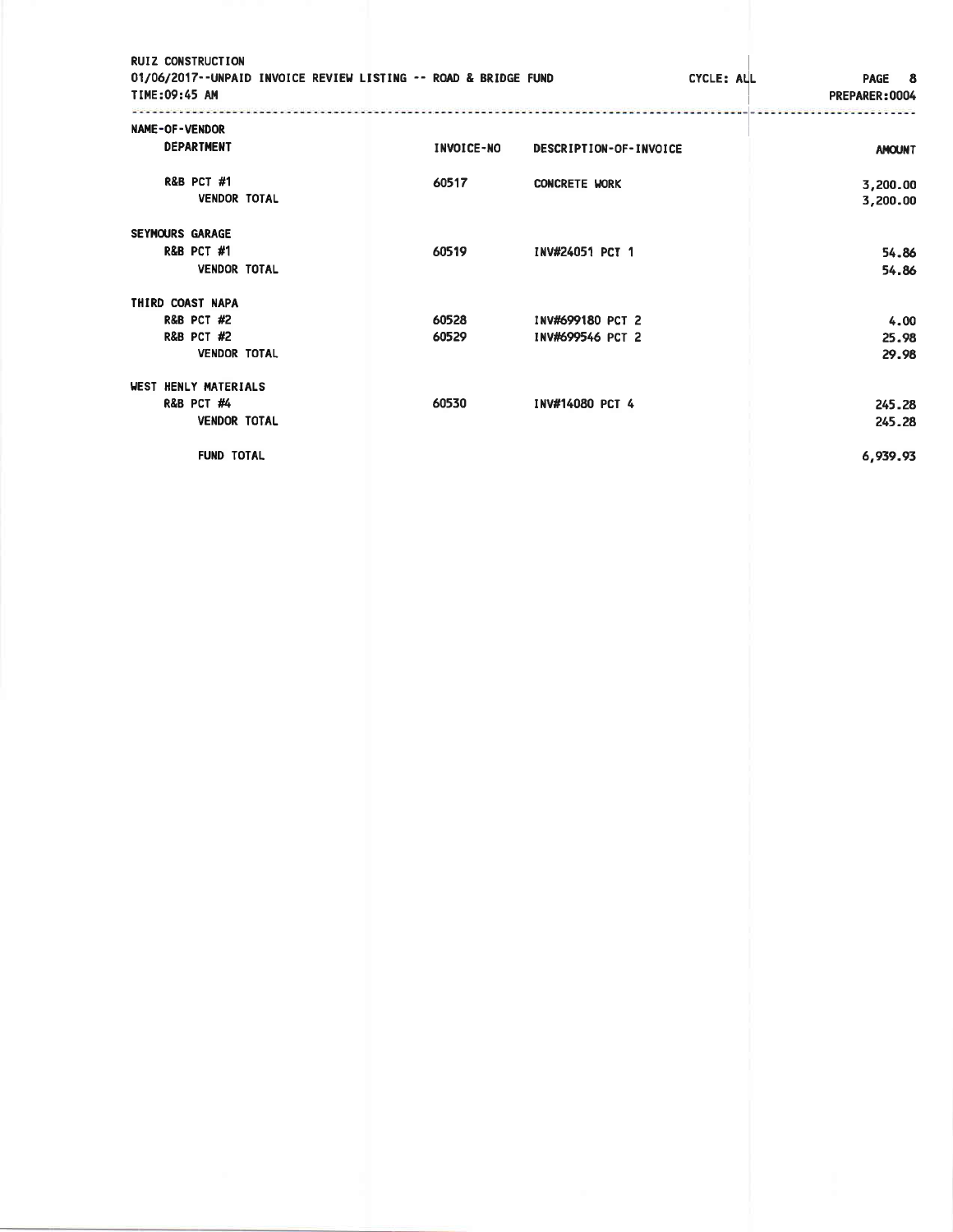| 01/06/2017--UNPAID INVOICE REVIEW LISTING -- JAIL INMATE COMMISSARY<br>TIME: 09:45 AM        |            |                        | CYCLE: ALL | <b>PAGE</b><br>- 9<br>PREPARER: 0004 |
|----------------------------------------------------------------------------------------------|------------|------------------------|------------|--------------------------------------|
| NAME-OF-VENDOR<br><b>DEPARTMENT</b>                                                          | INVOICE-NO | DESCRIPTION-OF-INVOICE |            | <b>AMOUNT</b>                        |
| <b>MAXSUR</b><br>JAIL INMATE COMMISSARY EXPENSES<br><b>VENDOR TOTAL</b><br><b>FUND TOTAL</b> | 60494      | <b>INV#22061 LEC</b>   |            | 186.42<br>186.42<br>186.42           |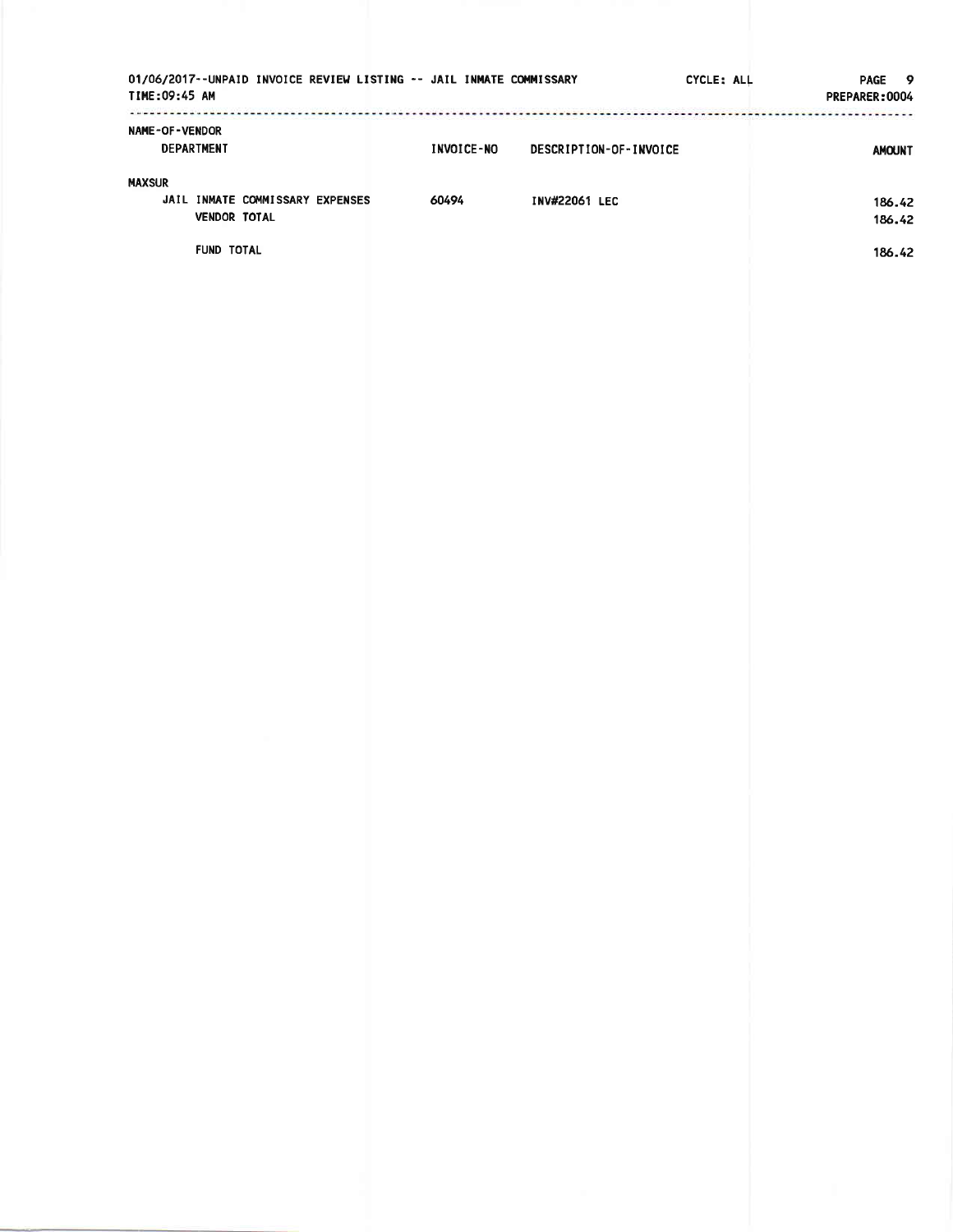| TIME:09:45 AM                       | 01/06/2017--UNPAID INVOICE REVIEW LISTING -- GRAND TOTAL PAGE |            |                        | CYCLE: ALL | 10<br>PAGE<br>PREPARER: 0004 |
|-------------------------------------|---------------------------------------------------------------|------------|------------------------|------------|------------------------------|
| <b>NAME-OF-VENDOR</b><br>DEPARTMENT |                                                               | INVOICE-NO | DESCRIPTION-OF-INVOICE |            | <b>AMOUNT</b>                |
| <b>GRAND TOTAL</b>                  |                                                               |            |                        |            | 189.980.77                   |

189 ,980.77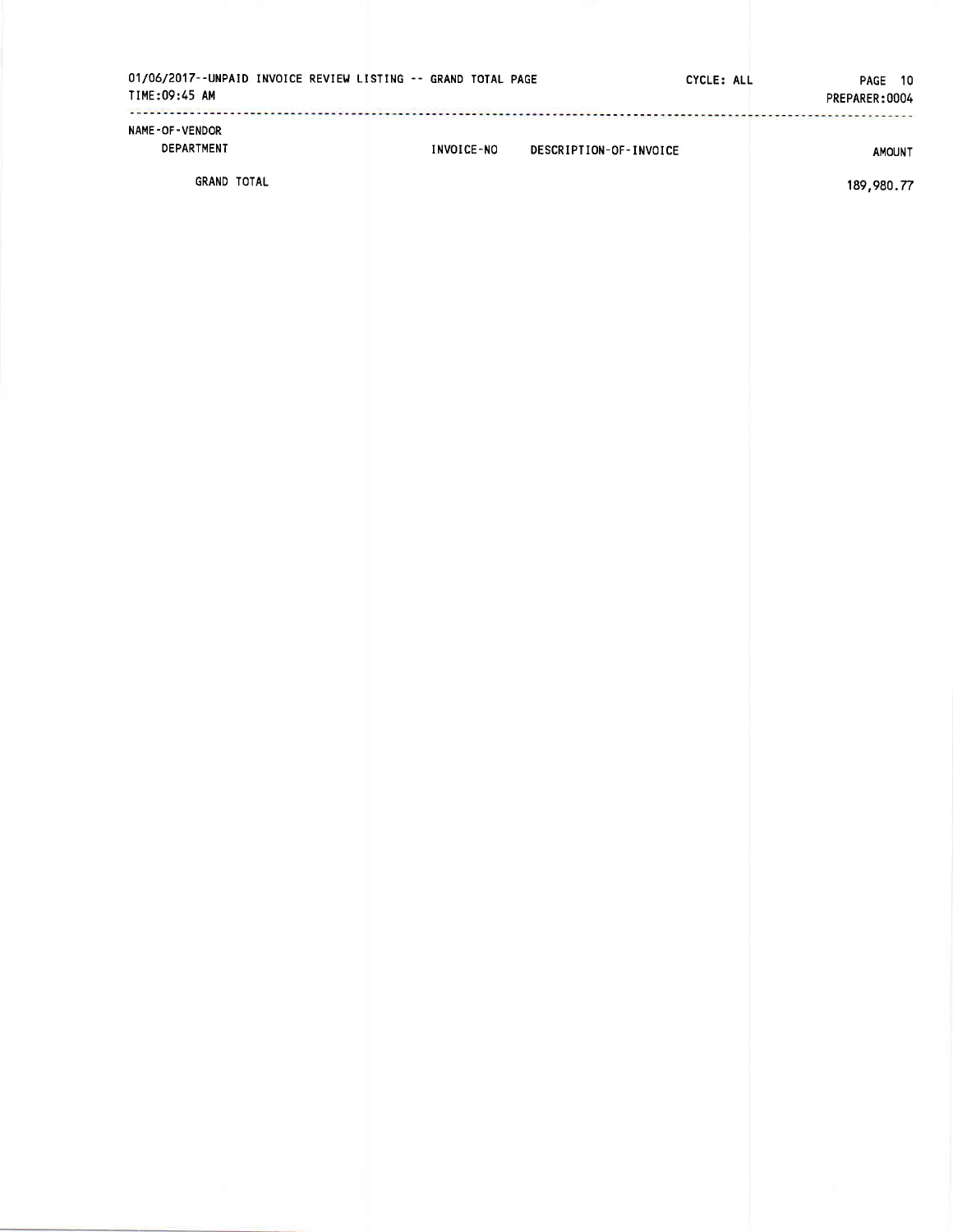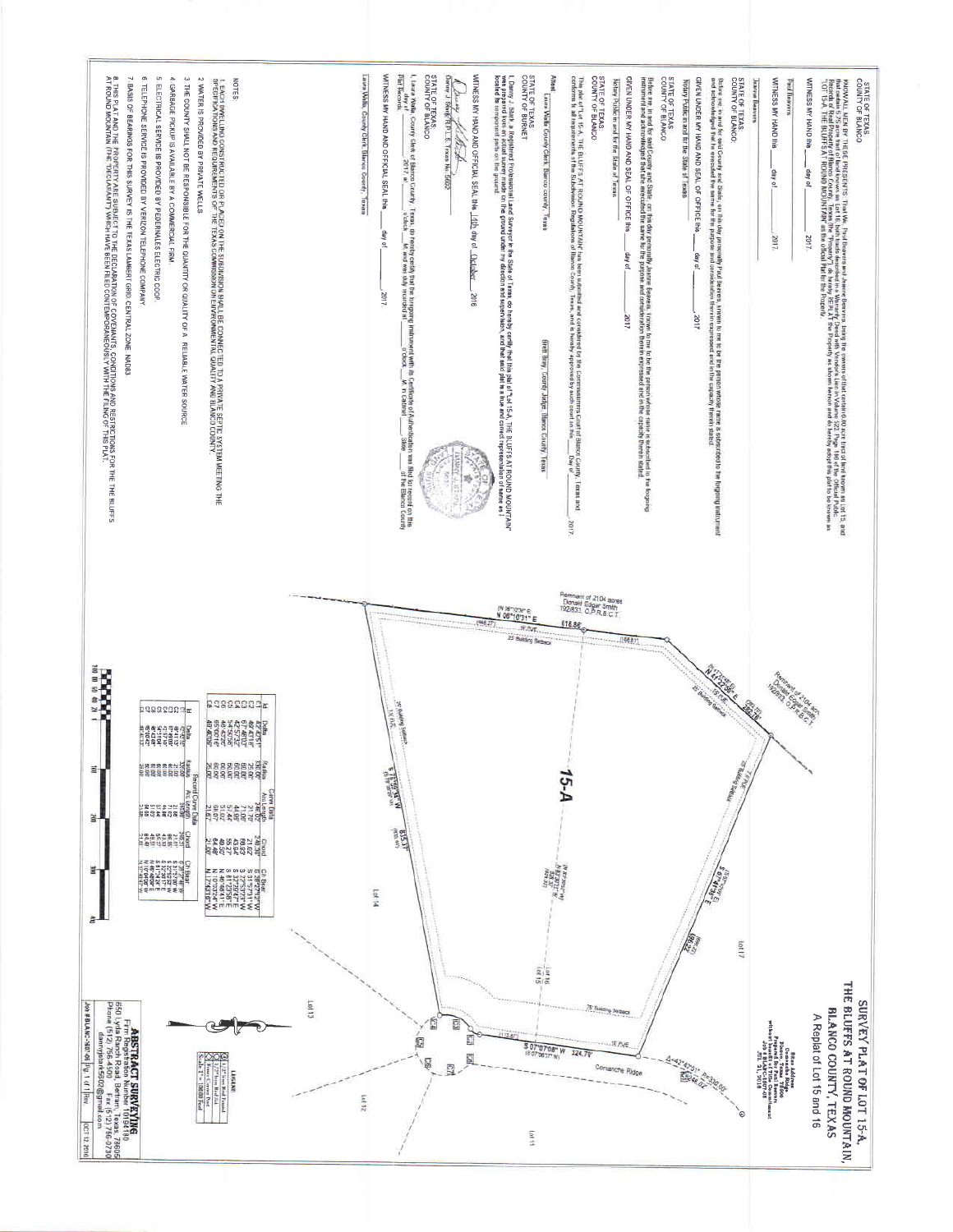#### RESOLUTION

# A Resolution of the Blanco County Commissioners Court, Texas Opposition to re:SearchTX, January 10,2017

WHEREAS, the Blanco County Commissioners Court recognizes that the Texas Office of Court Administration (OCA), under The Supreme Court of Texas's direction, has created re:SearchTX, <sup>a</sup>web portal to allow judges secure access to a consolidated database of case information that has been e-Filed; and

WHEREAS, the sole purpose of the e-File system developed by the OCA was to provide a delivery system for attorneys to file documents electronically to the courts and that the information would only be retained for thirty days; and

WHEREAS, the OCA is now retaining information filed within the e-File system and plans to make it available to attorneys and the public for free or an undetermined fee through re:SearchTX in the near future; and

WHEREAS, as required by the Texas Constitution and state statutes, the County and District Clerks of each Texas county are the designated custodians of court records, responsible for the management, preservation and access of court records; and

WHEREAS, Texas counties are responsible for providing resources to Clerks for the management, preservation and access of court records to the public including having the option of offering county records through an electronic information system (on a contractual basis) direct access to the public, by statute:,

#### NOW THEREFORE, BE IT RESOLVED BY THE COMMISSIONERS COURT OF'

BLANCO COUNTY, we oppose any diversion of existing County revenue to any other government entity or contractor conceming records held under local control by statute and we support continuation of County and District Clerks' responsibility for management and preservation of, and access to court records. We oppose any action by any government entity or contractor that would, in relation to said responsibility, increase county liability.

**PASSED AND APPROVED** by the Blanco County Commissioners Court on this the  $10<sup>th</sup>$  day of January, 2017.

Brett Bray, County Judge

Tommy Weir, Commissioner Precinct 1 James Sultemeier. Commissioner Precinct <sup>2</sup>

Chris Liesmann, Commissioner Precinct 3 Paul Granberg, Commissioner Precinct 4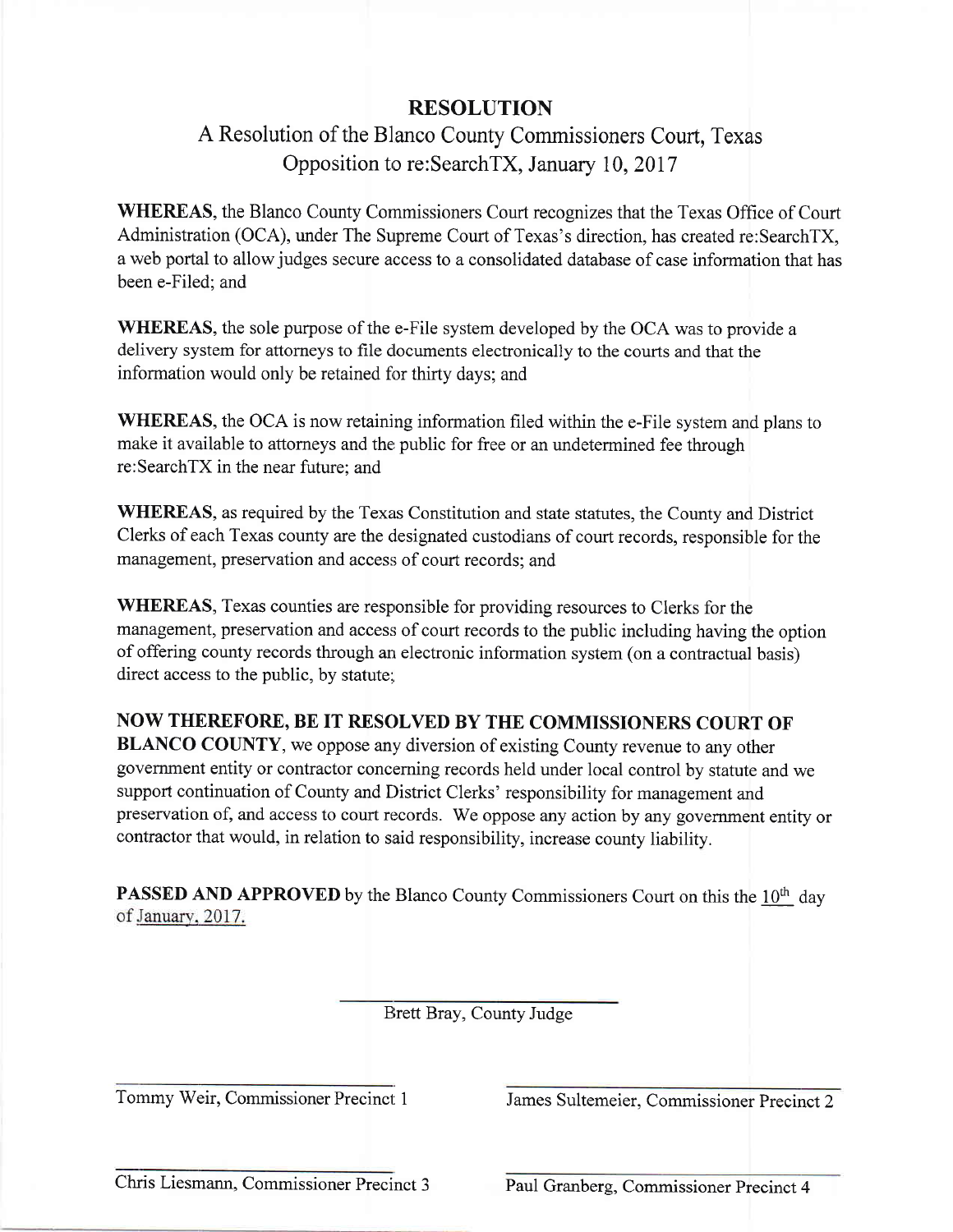ATTEST:

Laura Walla, County Clerk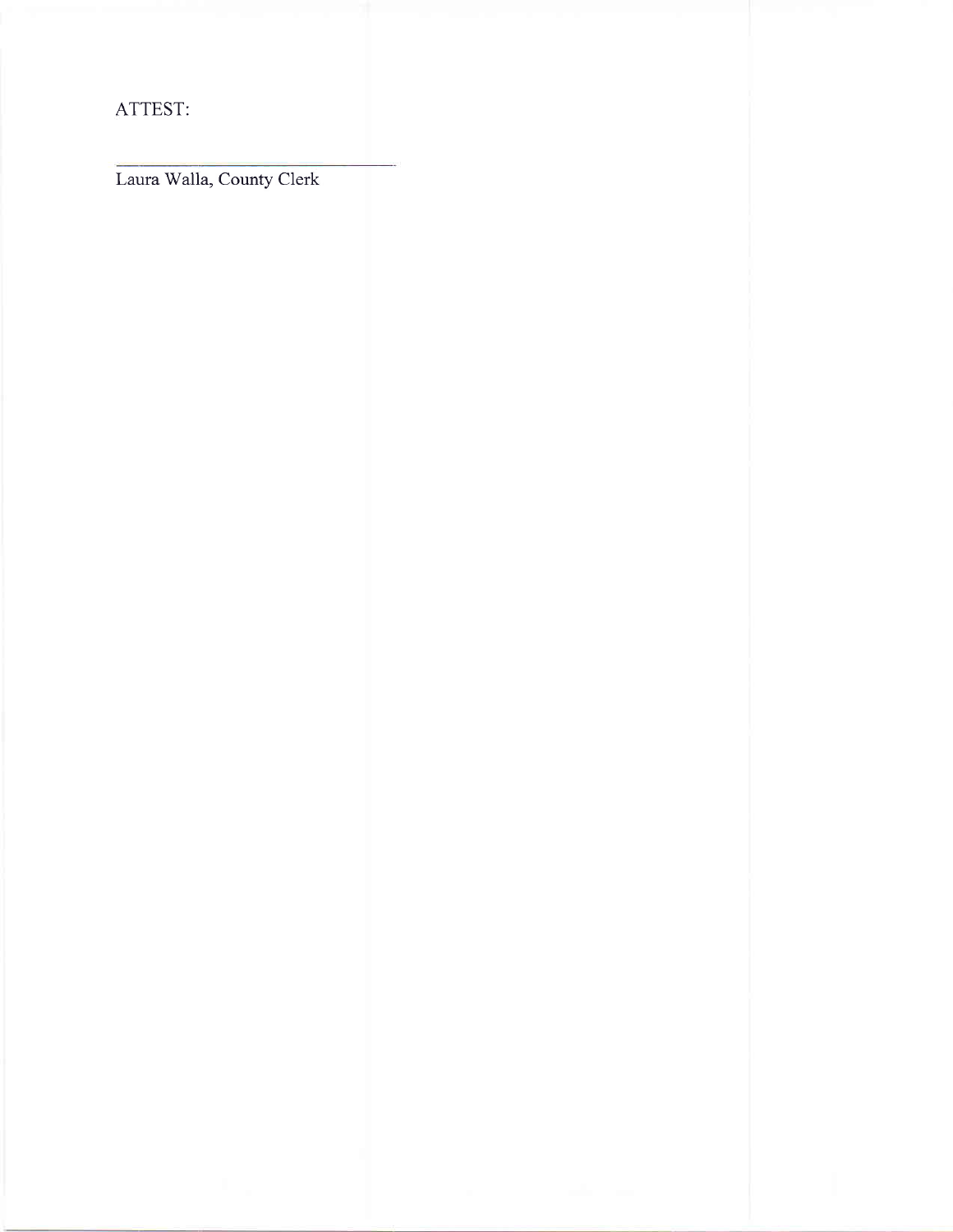### RESOLUTION

# A Resolution of the Blimco County Commissioners Court, Texas Opposition to re:SearchTX, January 10,2017

WHEREAS, the Blanco County Commissioners Court recognizes that the Texas Office of Court Administration (OCA), under The Supreme Court of Texas's direction, has created re:SearchTX, a web portal to allow judges secure aocess to a consolidated database of case information that has been e-Filed; and

WHEREAS, the sole purpose of the e-File system developed by the OCA was to provide a delivery system for attorneys to file documents electronically to the courts and that the information would only be retained for thirty days; and

WHEREAS, the OCA is now retaining information filed within the e-File system and plans to make it available to attorneys and the public for free or an undetermined fee through re:SearchTX in the near future: and

WHEREAS, as required by the Texas Constitution and state statutes, the County and District Clerks of each Texas county are the designated custodians of court records, responsible for the management, preservation and access of court records; and

WHEREAS, Texas counties are responsible for providing resources to Clerks for the management, preservation and access of court records to the public including having the option of offering county records through an electronic information system (on a contractual basis) direct access to the public, by statute;

NOW THEREFORE, BE IT RESOLVED BY THE COMMISSIONERS COURT OF BLANCO COUNTY, by virtue of the authority vested in us, do hereby state that for the foregoing reasons, it is in the best interest of Blanco County and our taxpayers to oppose any

change to current statutes regarding care, custody and control of records held by the County and District Clerks and to any actions that would result in those records being centralized within any other entity, be it public or private.

BE IT FURTHER RESOLVED, we are opposed to the amendment and/or repeal of any current statutes or rules that authorize local control by Commissioner's Court in the administration of our duties concerning records held by the County and District Clerk or how the county chooses to offer those records to the public.

BE IT FURTHER RESOLVED, finally, we oppose any diversion of existing County revenue to any other government entity concerning records held under local control by statute.

**PASSED AND APPROVED** by the Blanco County Commissioners Court on this the 10<sup>th</sup> day of January, 2017.